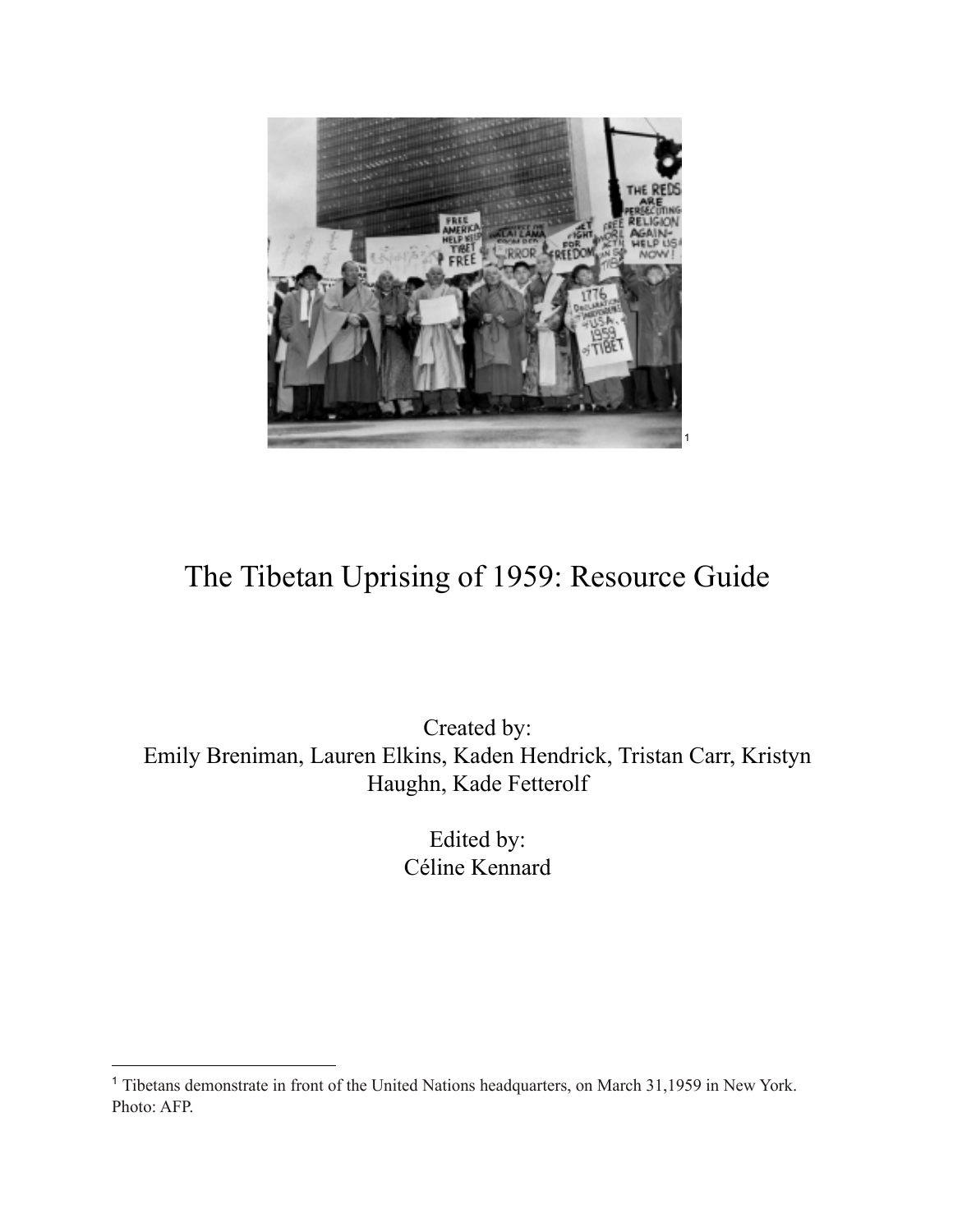## Context:

Sino-Tibetan relations go back to the 13th century when China and Tibet were integrated into the expanding Mongol Empire and existed as part of the "Great Khanate," the portion of the empire which contained Tibet, China, and most of East Asia, known to the Chinese as the Yuan Dynasty. Throughout the Yuan, Ming, and Qing dynasties, Tibet remained Chinese territory with a small amount of independence throughout the years. Eventually, when the Qing emperor was overthrown, China formed a republic and the Tibetan government took the opportunity to claim independence, ruling autonomously from 1912-1950. Despite this declaration of independence, the Chinese government did not recognize Tibet as a country and believed it to be rightfully theirs.<sup>2</sup> Tibet provided a much needed water source and a mining industry from which the Chinese government could profit.<sup>3</sup>

During the time of Tibet's independence the nation was largely isolated, allowing for a culture free from excessive outside influence. Religion–particularly Mahayana and Vajrayana Buddhism–was and is heavily present in Tibetan culture.<sup>4</sup> The Dalai Lama, believed to be an incarnation of the bodhisattva of compassion, Avalokiteshvara, and the reincarnation of a past

<sup>2</sup> Nina Shen Rastogi, "Why Does China Care About Tibet?" Slate. March 28, 2008. [https://slate.com/news-and-politics/2008/03/why-does-china-care-about-tibet-and-when-are-monks-allowe](https://slate.com/news-and-politics/2008/03/why-does-china-care-about-tibet-and-when-are-monks-allowed-to-get-violent.html) [d-to-get-violent.html.](https://slate.com/news-and-politics/2008/03/why-does-china-care-about-tibet-and-when-are-monks-allowed-to-get-violent.html)

<sup>&</sup>lt;sup>3</sup> Rastogi, "Why Does China Care About Tibet?"

<sup>&</sup>lt;sup>4</sup> Michael van Walt van Praag, "Learn a Little About Tibet," University of Massachusetts. <https://www.umass.edu/rso/fretibet/education.html>.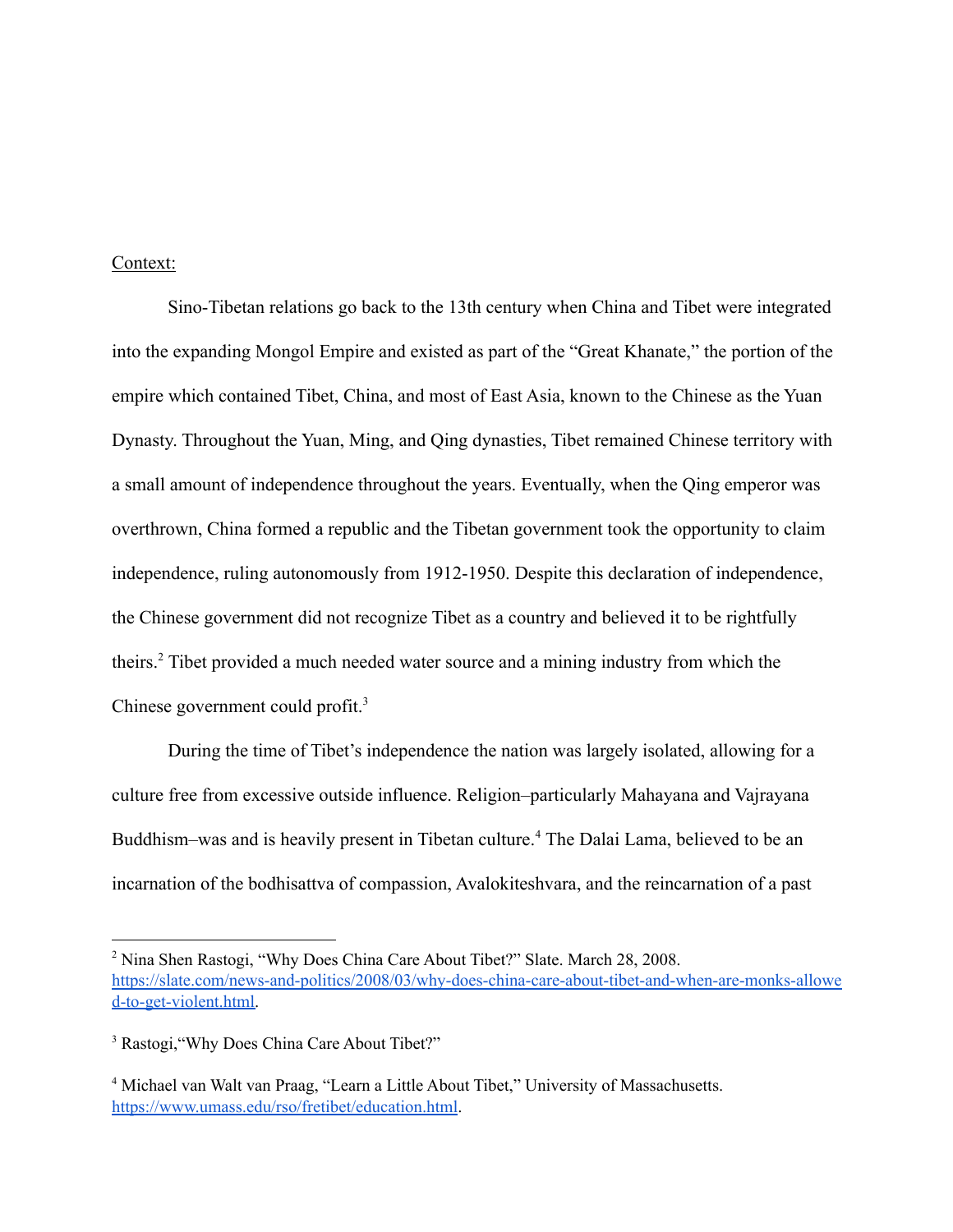lama, is both the spiritual and political leader of the country.<sup>5</sup> There have only been fourteen Dalai Lamas in Buddhist history, the current being Tenzin Gyatso, who was only fifteen at the time of the invasion.<sup>6</sup>

In 1950, the People's Republic of China sent troops from the People's Liberation Army (PLA) to invade Tibet, to which the Tibetan government responded a year later by consenting to sign a treaty securing the power of the PRC over Tibet's affairs.<sup>7</sup> However, China's occupancy was unwelcome and tensions rose over the years with several revolts taking place in 1956 and in 1958. In response to these revolts, the PLA threatened to bomb the city of Lhasa, the captial of Tibet. Tensions only grew when rumors surfaced of a plot to kidnap the Dalai Lama and take him to Beijing. Thus, when Tenzin Gyatso was invited to come alone to the PLA headquarters for a "theatrical performance and official tea," the uprising of March 1959 was set into motion. $8$ 

On March 10th, 300,000 Tibetans surrounded the Norbulingka Palace in an attempt to intercept the Dalai Lama's acceptance of the invitation. On March 17th, PLA officers aimed their weapons at the palace, an action which led Tenzin Gyatso to evacuate to India where he remains in exile today. Fighting began two days later, however the Tibetans were outnumbered and outgunned and on March 21st, the PLA attacked Norbulingka, slaughtering thousands of men, women, and children who were still camped outside. In the aftermath, the PLA executed the Dalai Lama's guards and destroyed Lhasa's major monasteries and many of their inhabitants.<sup>9</sup>

<sup>5</sup> "The Dalai Lama," BBC. September 21, 2009. [https://www.bbc.co.uk/religion/religions/buddhism/people/dalailama\\_1.shtml.](https://www.bbc.co.uk/religion/religions/buddhism/people/dalailama_1.shtml.)

<sup>6</sup> "The Dalai Lama," BBC.

<sup>&</sup>lt;sup>7</sup> "Tibetans Revolt against Chinese occupation," History.

<sup>&</sup>lt;sup>8</sup> "Tibetans Revolt against Chinese occupation," History.

<sup>&</sup>lt;sup>9</sup> "Tibetans Revolt against Chinese occupation," History.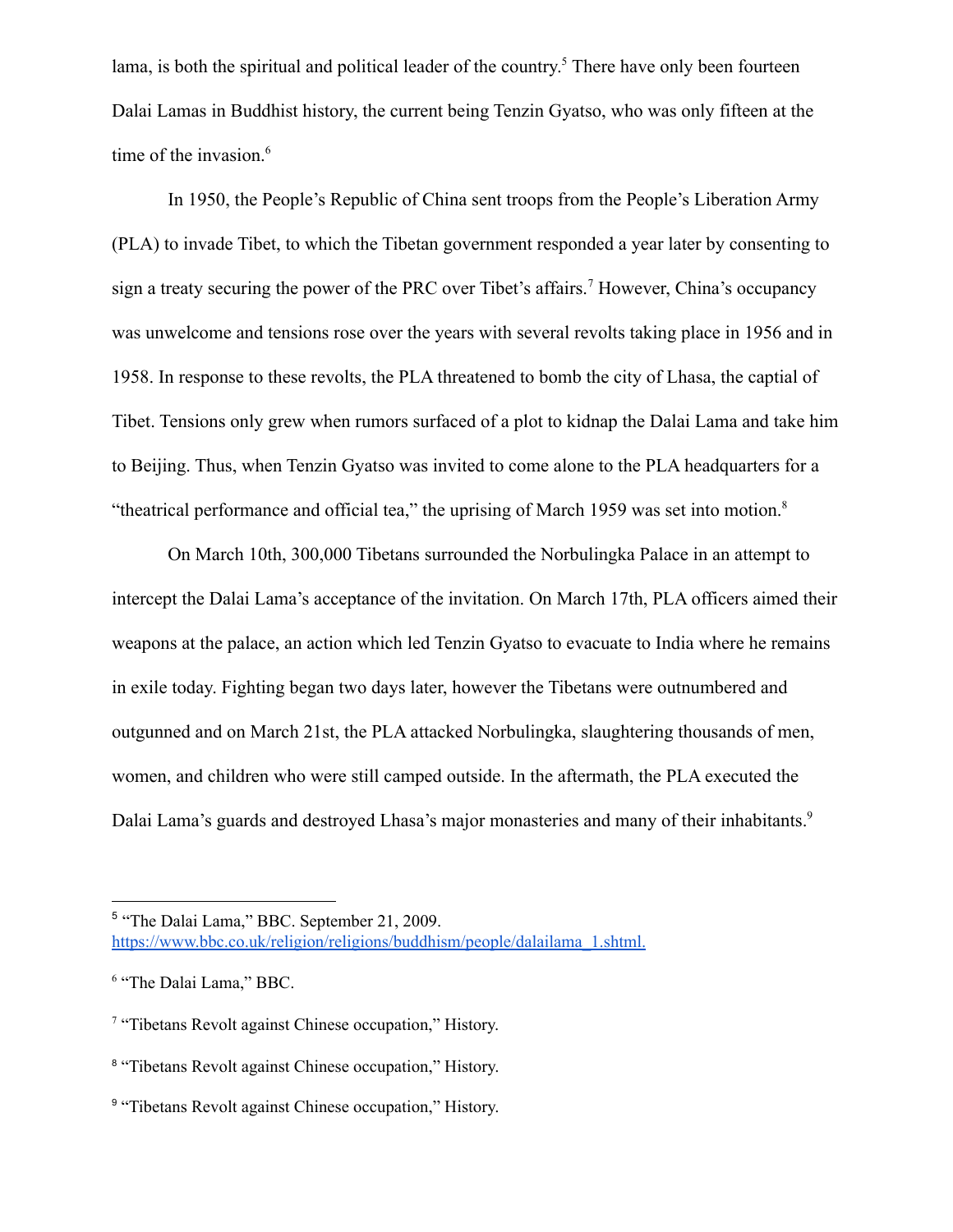#### Timeline of Events [1950 - Present Day]:

1. The UK House of Commons agrees to recognition of China's dominion/claim over Tibet, on the condition that Tibet remains entirely autonomous – June 1950

2. The People's Liberation Army invades Chamdo, surrounding and outnumbering the Tibetan forces – October 7th, 1950

3. Tibetan representatives meet with government officials in Beijing to negotiate the Seventeen Point Agreement, allowing the PLA's entrance into Tibet, on the condition that they retain and respect the nation's pre-established systems – May 23rd, 1951

4. The Seventeen Point Agreement is ratified by the 14th Dalai Lama – October 24th, 1951

5. The Tibetan Uprising of 1959 begins – March 10th, 1959

6. Tibetan protestors take to the streets of Lhasa to rebel against invading Chinese forces and begin fortifying the city – March 12th, 1959

7. Tibetan Women gather in a peaceful demonstration of resistance in front of the Potala Palace of Lhasa in an event that would be later referred to as Women's Uprising Day. The leader of these women, Pamo Kusang would help spark future demonstrations of the same sort as well as the movement towards women's independence in Tibet – March 12th, 1959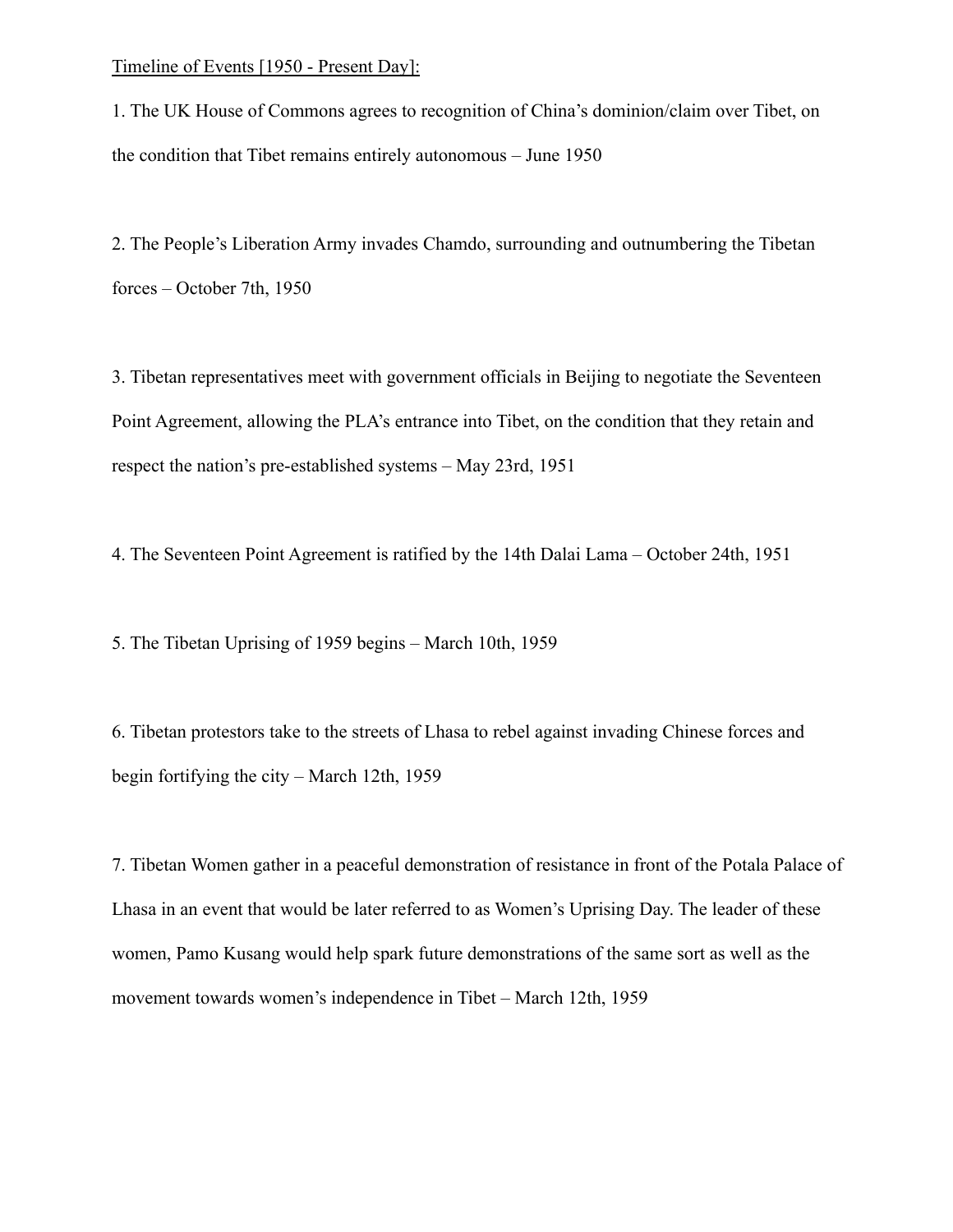8. Chinese artillery is placed within the effective range to attack Norbulingka – March 12th, 1959

9. Tibetan women stage another demonstration in front of Potala Palace, this time led by "Gurteng Kunsang" who was imprisoned and eventually executed in 1970 – March 14th, 1959

10. Preparations for the Dalai Lama's evacuation from Lhasa to India were set into motion as Tibetan soldiers looked to secure a route – March 15th, 1959

11. Areas nearing the Dalai Lama's palace are attacked, leading to the hastening of his escape from Tibet – March 17th, 1959

12. The Dalai Lama is secretly escorted out of Tibet with his family and some officials in the middle of the night to flee for shelter in India, arriving there on March 31st – March 18th, 1959

13. In response to protestors seizing some Chinese machine guns, Norbulingka is attacked in an effort to disperse/kill any present rebels – March 20th, 1959

14. The last battle of resistance between the People's Liberation Army and the Tibetan Rebels is fought in Jokhang, lasting three hours and resulting in the PLA's victory and capture of Jokhang – March 23rd, 1959

15. Choekyi Gyaltsen, the 10th Panchen Lama of Tibet calls on all Tibetans to support the invading Chinese government – April 1959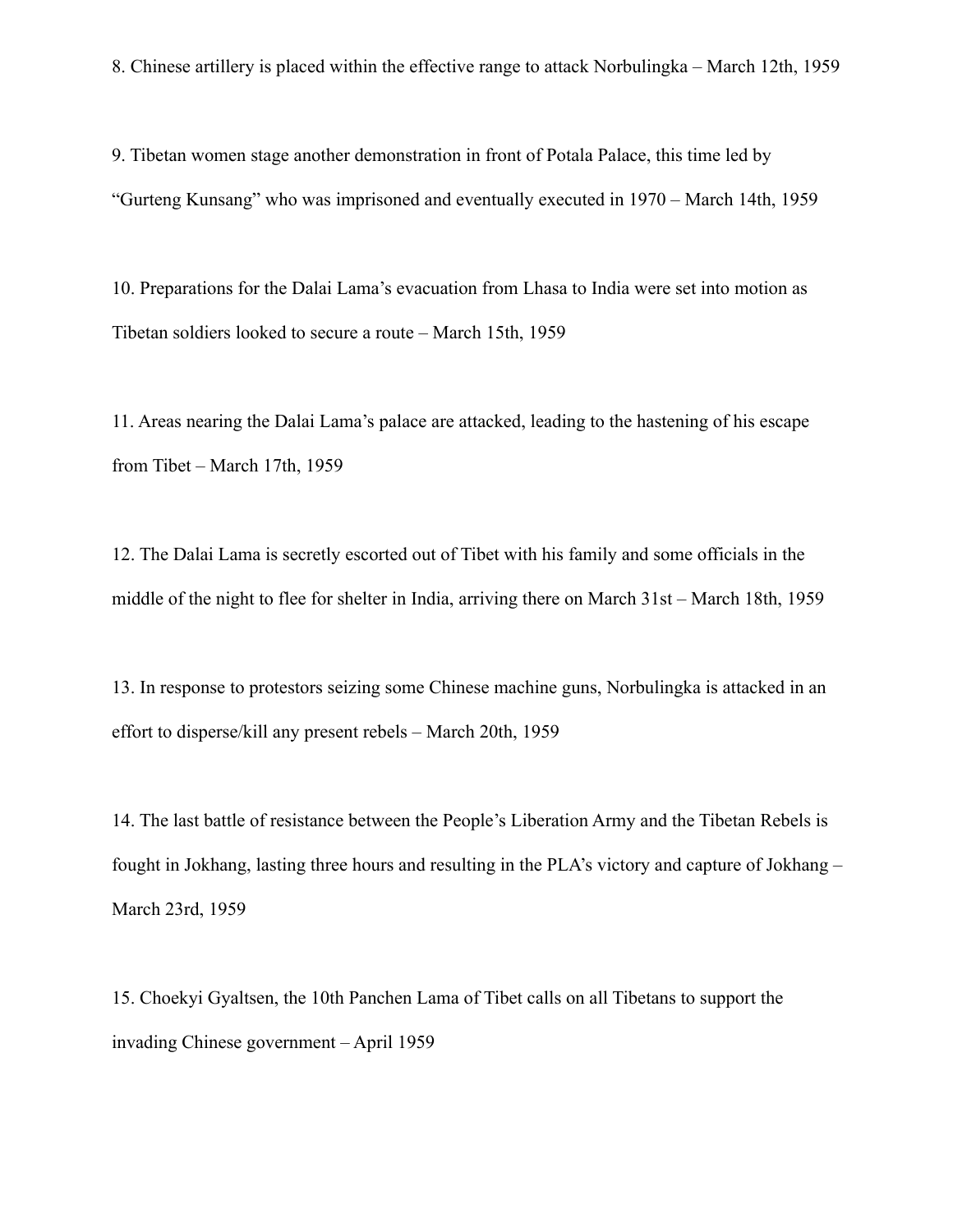16. The Panchen Lama retracts his statement made in April following his return and visit of Tibet, and writes the document known as the 70,000 Character Petition, a criticism of the PRC's abuse of Tibetans – May 18th, 1962

17. The Buddhist monk, Palden Gyatso, is arrested by Chinese officials for his participation in the demonstrations in March. He spends 33 years in imprisonment as Chinese "re-education" camps until he is released in the year 1992 – June 1959

18. The International Commission of Jurists provides a report known as the Tibet and the Chinese People's Republic to the United Nations. Within this report China is accused of the attempted genocide of the Tibetan people as well as other massacres, torture, murder, attacks of monasteries, and extermination of some Tibetan sub-groups. Alongside these claims was the infraction of sixteen of the Universal Declaration of Human Rights – 1960

19. The TAR or Tibet Autonomous Region is officially established after being under the government of the Dalai Lama from 1951 to 1959 – 1965

20. The Middle Way Approach is developed to aid in putting Sino-Tibetan conflict to rest and is further elaborated when presented to Parliament - 1973

21. The Cultural Revolution or Great Proletarian Cultural Revolution leads to destruction in Tibet. As a result, less than ten of Tibet's original monasteries remain – 1966 to 1976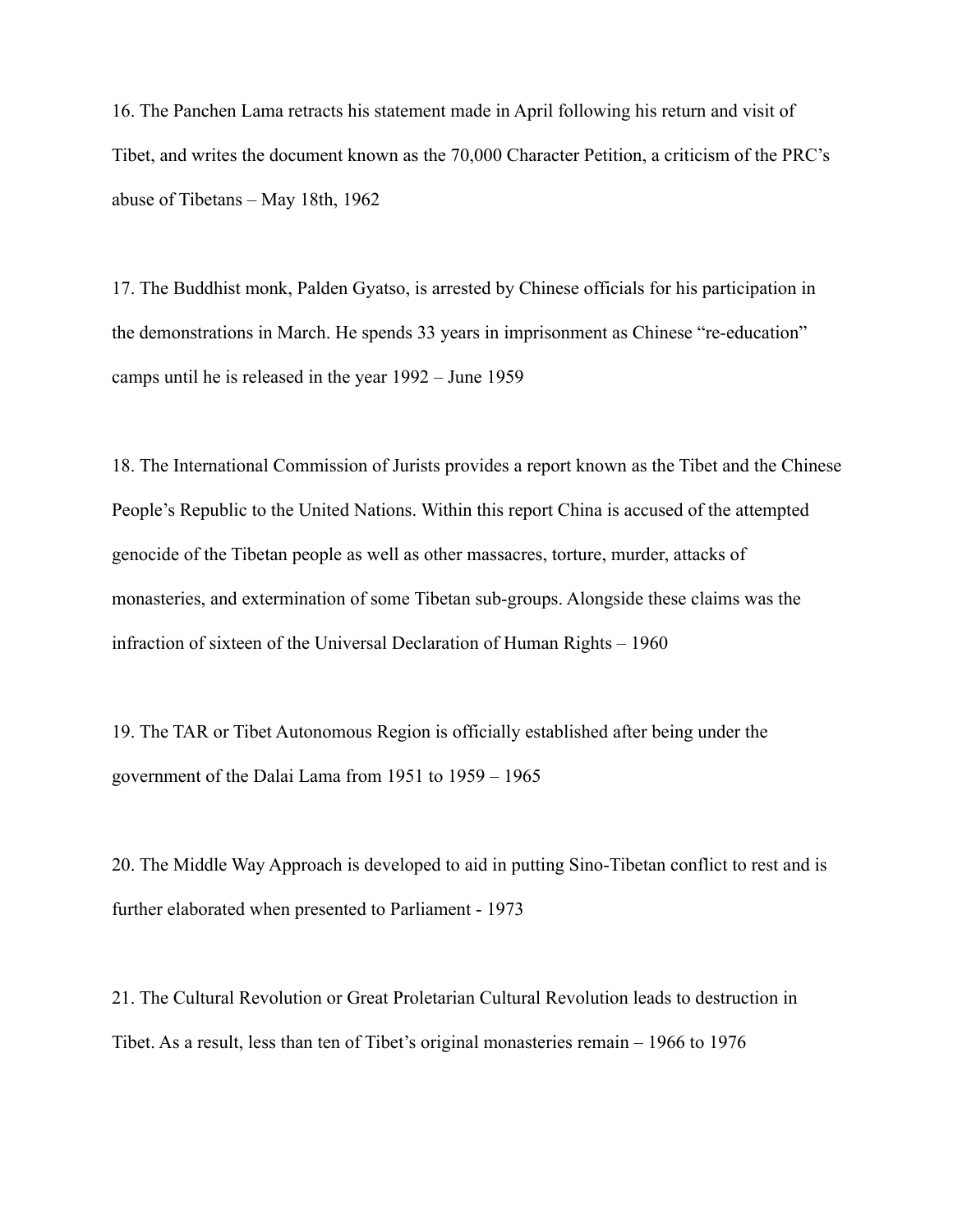22. Delegates from the exile government of the TAR visit their homeland, received by their people with tears and kindness. Amongst this group, the Dalai Lama's brother also returned to Tibet for a time  $-1970$  to 1980

23. The Dalai Lama delivers his address to the European Parliament, requesting their intervention, and presenting the Strasbourg Proposal of 1988, elaborates on the Middle Way Approach method for seeking reconciliation between China and Tibet – June 15th, 1988

24. The 10th Panchen Lama, Choekyi Gyaltsen passes away – January 28th, 1989

25. The Dalai Lama names 6-year-old Gedhun Choekyi Nyima the 11th Panchen without consulting the government of China, leading to the PRC naming Gyaincain Norbu as the 11th Panchen Lama though he is denied and rejected by exiled Tibetans or those not living amongst a primarily Chinese population in certain sectors of Tibet – May 14th, 1995

26. Gedhun Choekyi Nyima, the 11th Panchen Lama as named by the 14th Dalai Lama, disappears along with his family and has not been found or heard from since – May 17th, 1995

27. Tibetan protests erupt on a large-scale alongside many other international protests during the Olympic torch relay that would end in Beijing during the Summer Olympics – 2008

28. During the observance of the events of the 1959 Tibetan Uprising Day, marches consisting of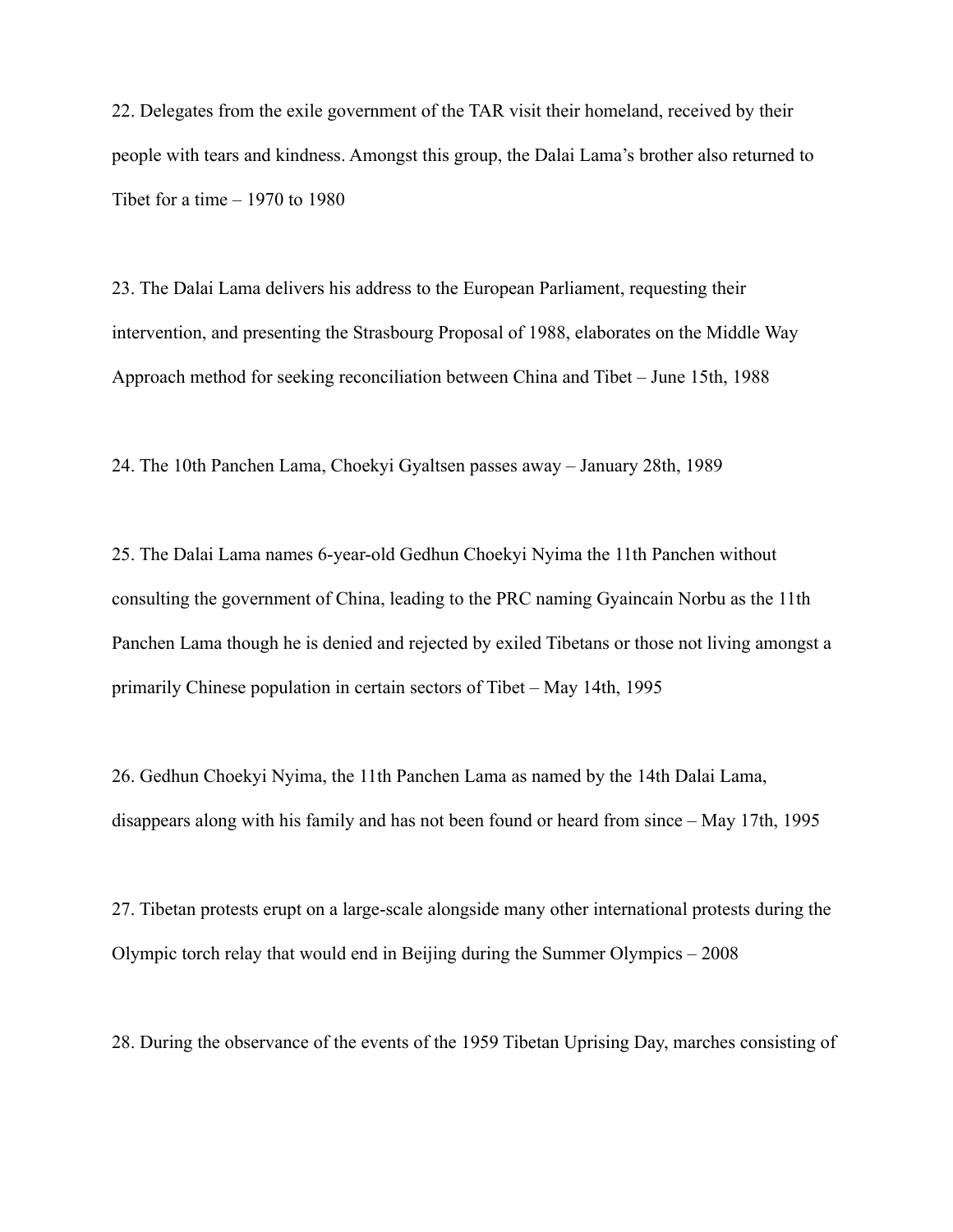multiple different monasteries would begin their march through Lhasa on March 10th. These marches were eventually met with militaristic forces from the PRC, eventually leading to clashes between the two groups causing shootings, beatings, fires, and arrest to be made – March 14th, 2008

29. A young Tibetan monk by the name of Tapey hailing from the Kirti Monastery sets himself on fire in protest of Chinese oppression in the marketplace of Ngawa City – February 27th, 2009

30. Following Tapey's example, as of July 2020, a reported 156 monks, nuns, and average Tibetans have committed to self-immolation in protest and defiance of Chinese influence and oppression – February 2009 to Present day

### Historical Bios:

## **14th Dalai Lama Tenzin Gyatso, also known as Gyalwa Rinpoche**

Born July 6, 1935 to a farming family, he was recognized as the reincarnation of the Dalai Lama at the age of two. At the age of six his monastic education began.

Following the invasion in 1950, the Dalai Lama assumed full political power. In 1954 he met with Mao Zedong and other Chinese officials, however the tension remained. In 1959 after the suppression of the Tibetan Uprising by the Chinese military, the Dalai Lama was forced into exile alongside over 100,000 Tibetans. Since then he has lived in Dharamsala in Northern India.

The 14th Dalai Lama has since been a prominent figure in politics and activism, traveling the world, receiving many awards, publishing many books, and fighting for peace.<sup>10</sup>

<sup>&</sup>lt;sup>10</sup> "Brief Biography, " His Holiness the 14th Dalai Lama of Tibet, <https://www.dalailama.com/the-dalai-lama/biography-and-daily-life/brief-biography>.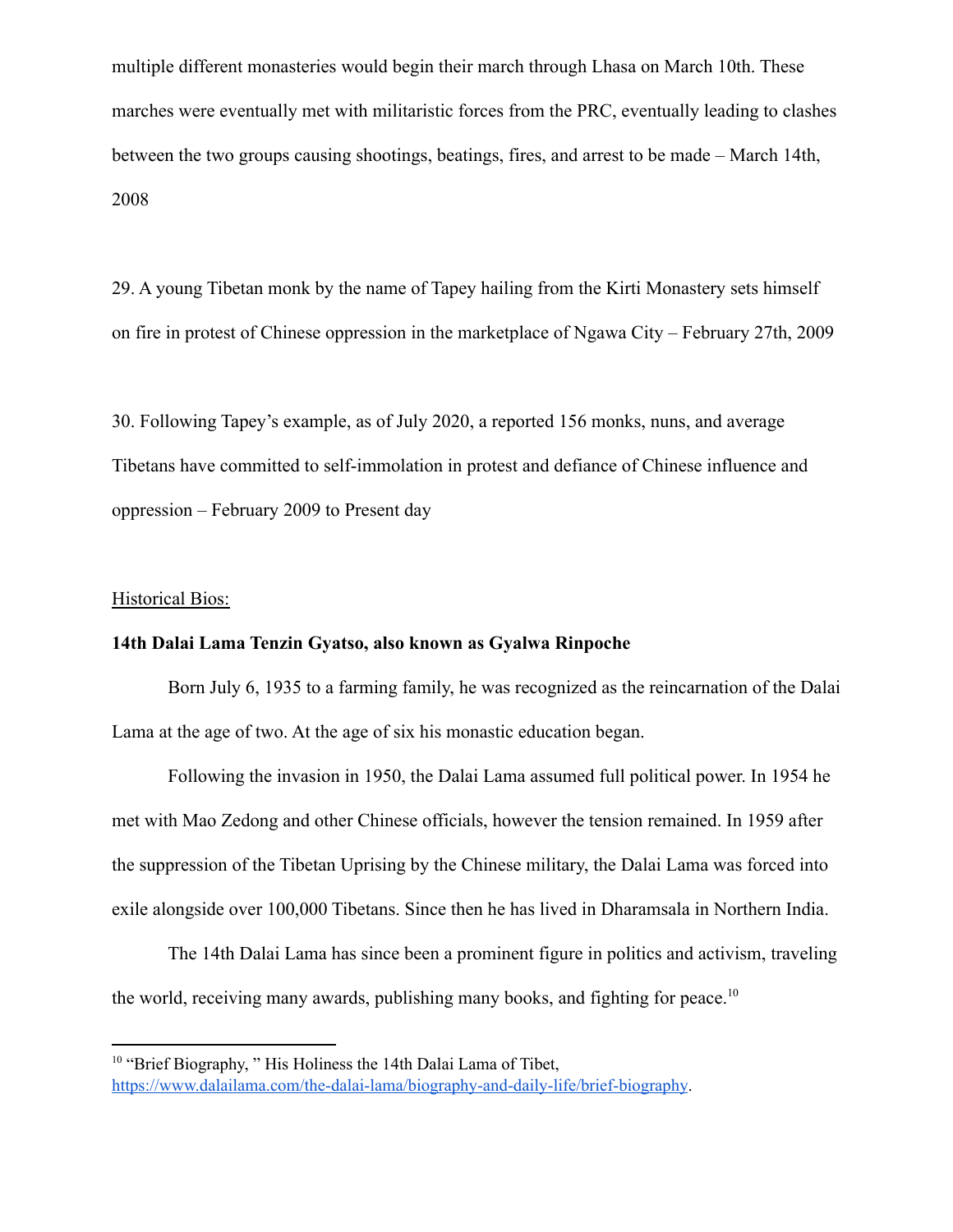# **Mao Zedong**

Born December 2, 1893 to a peasant family in Hunan province. He graduated from university to become a teacher and began working at a university library. Here, he began reading Marxist literature and in 1921 helped to found the Chinese Communist Party.

After the opposing nationalist party, the Kuomintang, launched an anti-communist campaign, Mao and his comrades retreated to the southeast. During World War II these opposing groups briefly worked together, but soon afterwards their conflict resumed. The CCP was victorious and Mao Zedong established as the People's Republic of China's leader in 1949. Only one year after the PRC's founding, Mao Zedong ordered the initial invasion of Tibet.

After much internal strife in the 1960s and the death of over 1.5 million people during the Cultural Revolution, Mao Zedong attempted during the 1970s to improve international relations. However, following a series of heart attacks, Mao died on September 9th, 1976.<sup>11</sup>

## Key Texts and Photos:

1. A peasant Tibetan, Nangsan Nyima, showing his first new dress in 69 years to his friend. This photo was found on a website that describes the invasion of Tibet as "democratic reform." Photo by Lan Zhigui



<sup>&</sup>lt;sup>11</sup> "Historic Figures: Mao Zedong," BBC, 2014, [https://www.bbc.co.uk/history/historic\\_figures/mao\\_zedong.shtml](https://www.bbc.co.uk/history/historic_figures/mao_zedong.shtml).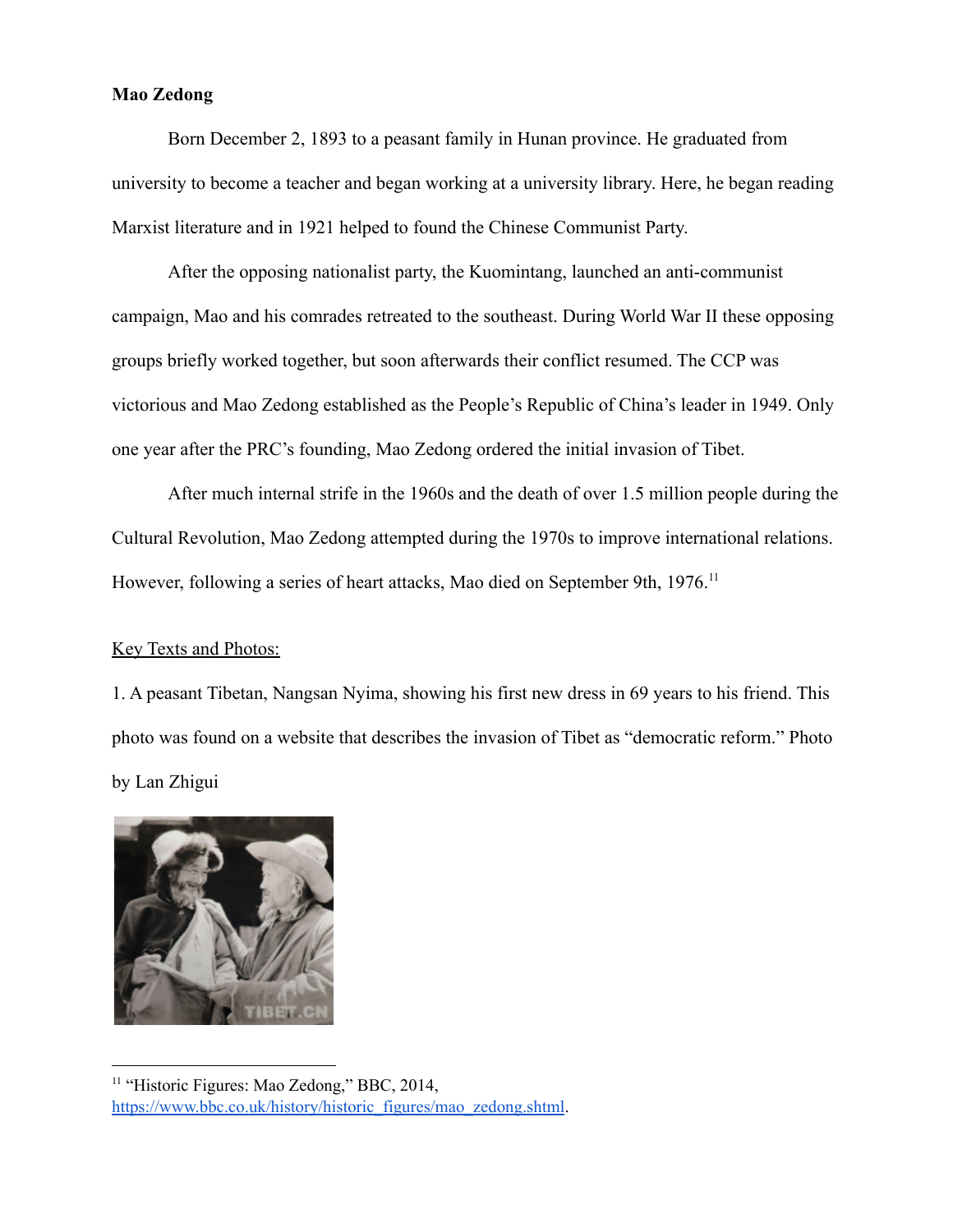2. Armed Chinese Soldiers and Tibetan Monks



3. Tse-tung, Mao. "On the Policies for Our Work in Tibet -- Directive of the Central Committee of the Communist Party of China." Transcript by The Maoist Documentation Project. Marxist.Org.

[https://www.marxists.org/reference/archive/mao/selected-works/volume-5/mswv5\\_20.htm](https://www.marxists.org/reference/archive/mao/selected-works/volume-5/mswv5_20.htm)

4. Dalai Lama. "1961 Statement of His Holiness the Dalai Lama on the Second Anniversary of the Tibetan National Uprising Day." Dalailama.com.

<https://www.dalailama.com/messages/tibet/10th-march-archive/1961>

# Discussion Questions:

- (1) Nangasan Nyima photo: This photo makes the argument that Tibetans benefited from the
- PRC's occupation. How does the photo benefit the PRC's narrative about Tibet?
- (2) 1961 Speech: In this speech, the Dalai Lama states that the Tibetan people "reasserted their

Tibetan independence." How does this statement from the Dalai Lama counter arguments made

by the PRC?

- (3) What does the Armed Chinese Soldiers photo tell us about the Tibetan Uprising?
- (4) How can the image of the Armed Chinese Soldiers present the perspective of both the